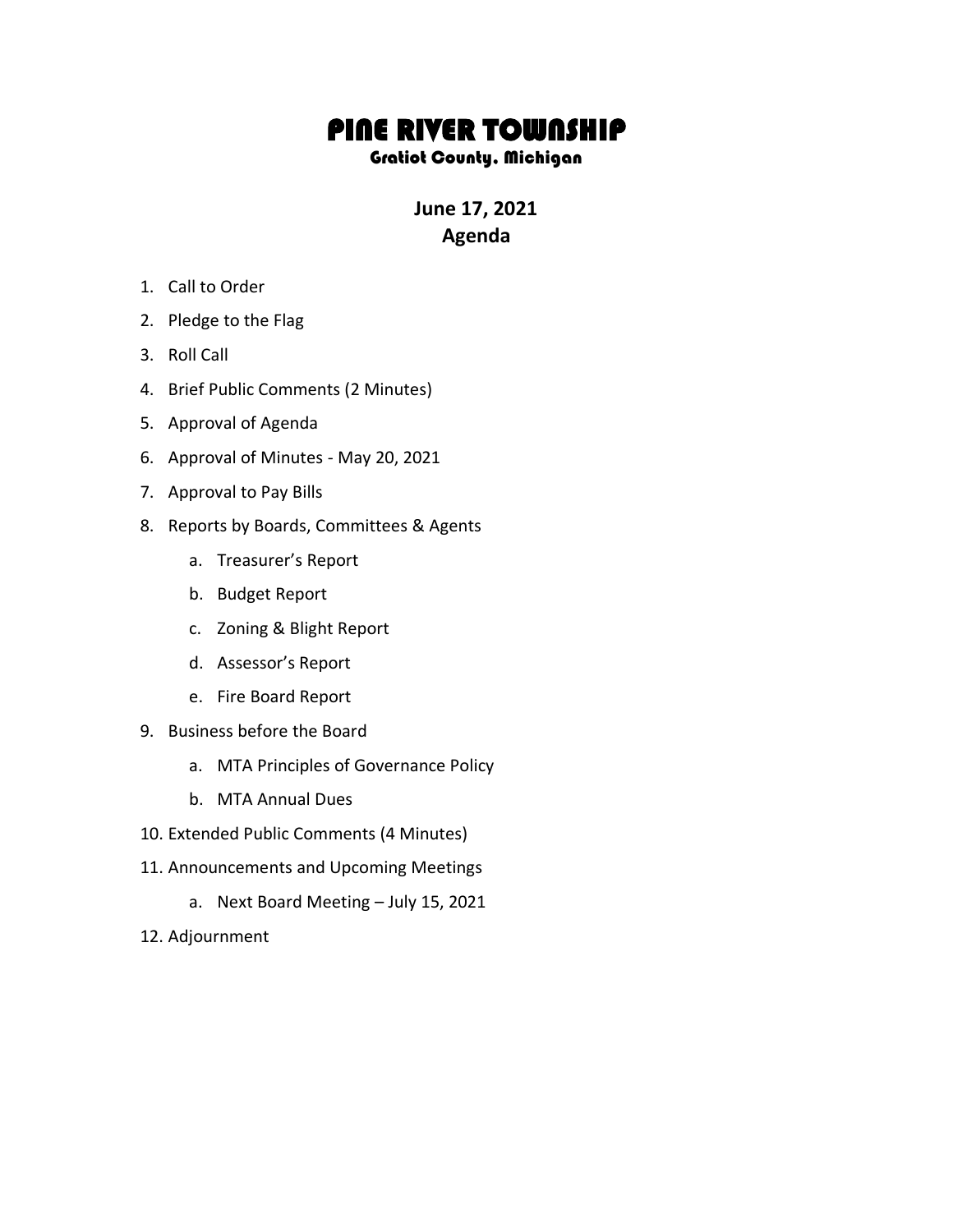## **MINUTES OF THE PINE RIVER TOWNSHIP BOARD MONTHLY MEETING JUNE 17, 2021**

- 1.) The regular monthly meeting of the Pine River Township Board was called to order at 7:01PM by Supervisor Beeson at the Township Hall.
- 2.) Pledge the flag: The Board and the Public said the Pledge to the flag.
- 3.) Roll Call: Best: absent; Moeggenborg: present; Beeson: present; Whitmore: present; Baker: present. (4) Board members present, (1) absent.
- 4.) Public Comments:
	- a. None
- 5.) Approve the Agenda:
	- a. Motion made by Baker: second by Moeggenborg: to approve the Agenda with additions of 9c, 9d, and 9e. All present Board members approved. The motion carried 4-0.
- 6.) Approve the Minutes:
	- a. Motion made by Moeggenborg: second by Baker: to approve the Minutes of the meeting from May 20, 2021. All present Board members approved. The motion carried 4-0.
- 7.) Approval to Pay Bills:
	- a. Motion made by Moeggenborg: second by Baker: to approve the payment of bills as presented in the amount of \$28,514.11. All present Board members approved. The motion carried 4-0.
- 8.) Reports by Boards, Committees, and Agents
	- a. Treasurer's Report Discussion: Board reviewed, bank reconciliations have been received and reviewed by all present. Placed on file.
	- b. Budget Report Discussion: report placed on file.
	- c. Zoning and Blight Officer report placed on file
	- d. Assessor Report No report
	- e. Fire Services Sumner-Seville has been disbanded and will be voted on by Alma Fire Department next week
- 9.) Business before the Board
	- a. MTA Principles of Governance Policy
		- i. Motion made by Moeggenborg: second by Baker to adopt the Governance Policy as presented. All present Board members approved. The motion carried 4-0.
	- b. MTA Annual Dues